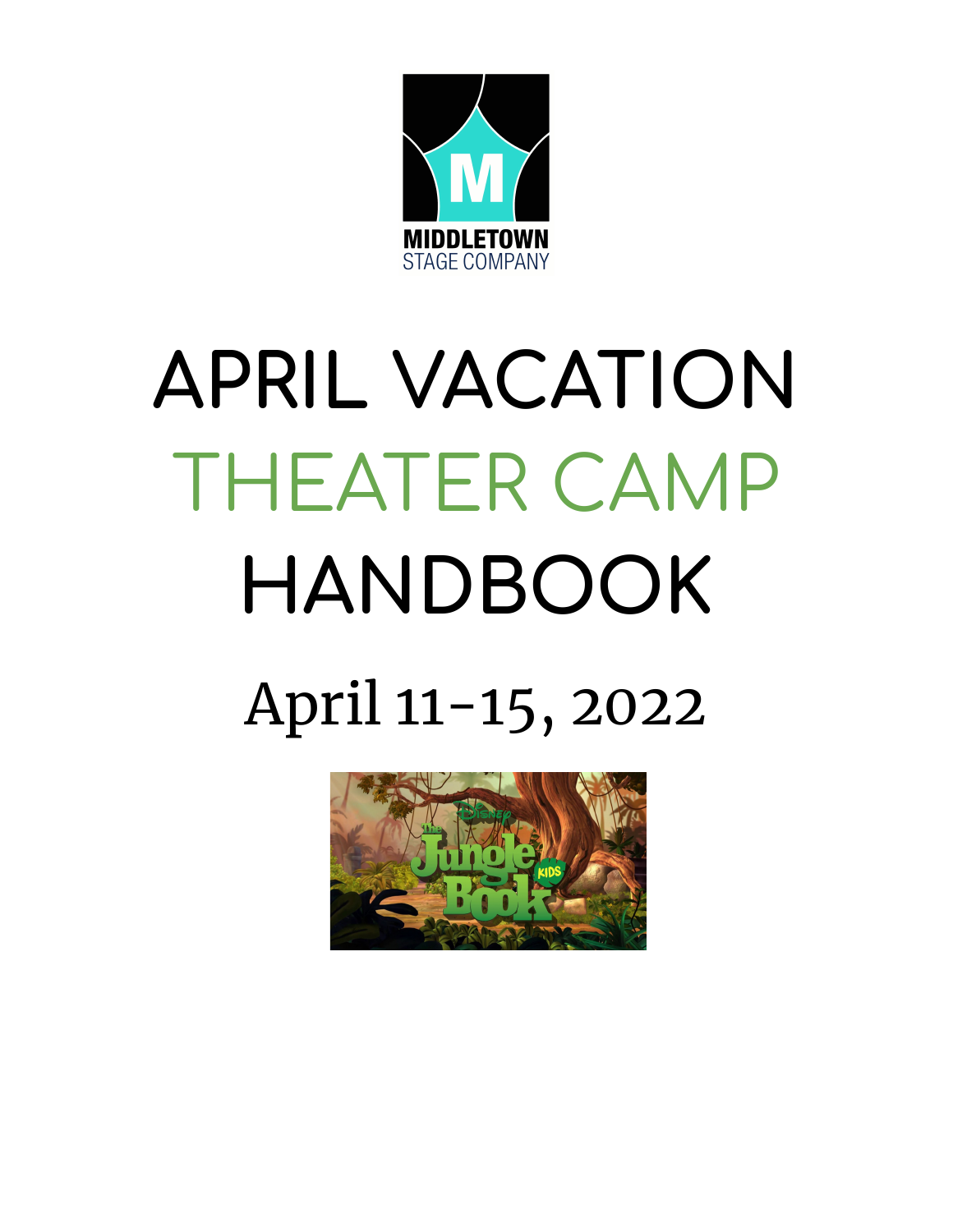## **Welcome to MSC's April Vacation Theater Camp!**

We are thrilled that you are joining us this April! In the past, we would run regular theater camps during school vacation weeks, and we are so happy to bring it back this year.

This handbook will explain what to expect for our week together. Please read it through and if there are any questions, please let us know.

## **General Camp Information**

#### **MSC's April Vacation Camp will be located at:**

**Fellowship Church (Teen Building)** 1002 Saybrook Rd Middletown CT

#### **Camp Contact Information:**

**Ali Sinicrope** / middletownstagecompanyct@gmail.com / 860-748-8169 **Aaron Sinicrope** / 860-874-3374

**Camp Dates & Hours:**

**Monday April 11- Friday April 15**

8:00am-4:00pm. Please ensure you arrive to drop off and pick up on time as we can only rent the building for those hours!

## **"What Should I Bring to Camp?"**

- 1. Backpack
- 2. Sweatshirt or jacket for outdoor games
- 3. A smock or large t-shirt for messy art projects
- 4. Lunch/Snacks (except on Friday, we will have a pizza party)
- 5. A refillable, reusable water bottle labeled with your child's name.
- 6. Quiet games or a book in case of downtime. (please, no electronics!)

#### *Please write the child's name on every item you bring to camp.*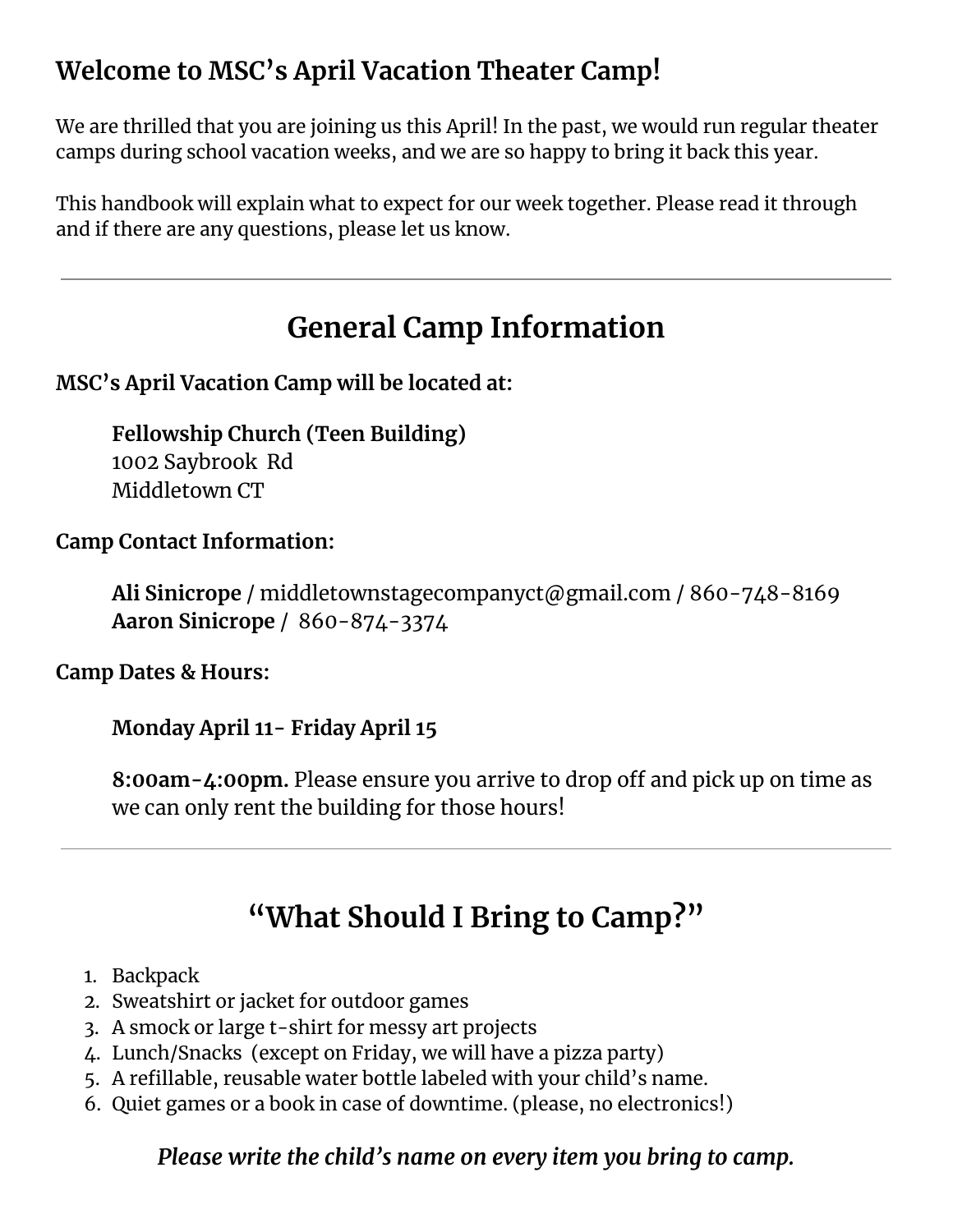## **MSC Rules & Regulations**

- 1. Campers and parents should enter through the main entrance of the teen building and must sign in and out every day.
- 2. There is no eating in any part of the building except for designated areas.
- 3. Scripts and/or music packets are the personal responsibility to each cast member. Please bring them to camp daily. Pencils will be provided.
- 4. Water will be allowed during rehearsals. Please keep bottles capped to prevent accidental spilling! And, please write your name on your bottle. (we strongly encourage refillable water bottles!)
- 5. **Campers are strictly prohibited to use cell phones during the camp day.** Phones must be put in silent mode. Campers may check for messages during down times and at lunch or for taking photos.
- 6. The building is to be respected at all times. Please keep your things together, and don't make a mess. If you see something out of place, pitch in and help to clean it up.
- 7. Visitors are not allowed at camp, with the exception of our performance.
- 8. Lunches will be stored in a safe, clean location along with the camper's other belongings. Please pack your lunch in a cooler if it needs to stay cold as we will not have access to refrigerators this year.
- 9. Words hurt. We will not allow negative speech about any cast member or staff during camp. This includes after camp hours and especially on social media (Facebook, Instagram, Twitter, etc). If an incident arises that the staff considers mean-spirited or bullying, the camper(s) involved will be removed from camp with no refunds issued.
- 10.All campers must follow our code of conduct for MSC. We have a strict and busy rehearsal schedule and any behavior issues that interfere with our day will not be tolerated. If any incident arises, it will be brought to the attention of the parent to remedy. If the behavior becomes chronic, the camper will be removed from camp with no refund issued.
- 11. Sneakers are required. Absolutely no crocs, sandals, or any other shoe that comes o easily. If you have jazz dance shoes, please bring those daily as well.